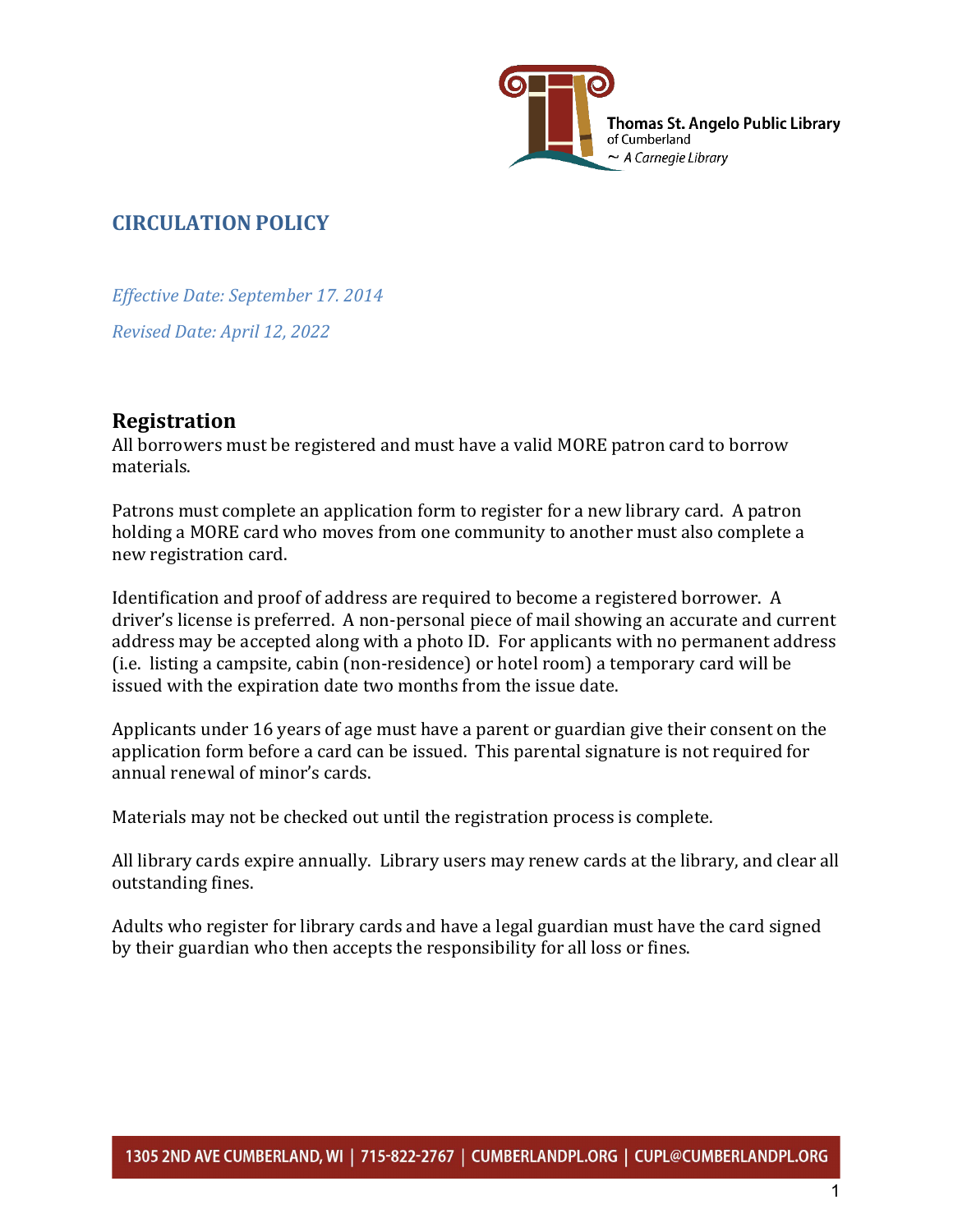#### **Lost or Forgotten Cards**

If a patron loses their library card, they should notify the library as soon as possible and request a replacement. Patrons need to have their library card when checking out materials. If the patron does not have their library card, a photo id can be used as a replacement. Minor patrons, who do not have a library card, staff will verify their address, phone number and birth date to check out materials.

#### **Linking Records**

Patrons are encouraged to have their library records linked to other borrowers within their family. Linking library cards allows cardholders to view circulation records, including fines, items checked out and items on hold. Also, Patrons with linked records may pick-up library items on hold for one another without having the other person's card in hand. If patrons are adults (16 years or above) both patrons will need to consent to linking.

### **Holds**

Patrons may place their own holds on items from any computer that has Internet access. They may also place holds by calling or emailing the library. Patrons may also ask staff members to place holds for them.

Patrons will be notified by phone, text, email, or mail when the item comes in.

When the patron has been notified the item is in for them to pick up, the item generally will be held for one week (7 days) before being returned to the lending library. If a patron needs more time, a request can be made to hold the items 3 more days, after which, if the items has not been retrieved it must go back to the lending library. An item CANNOT sit on the hold shelf for more than 10 days. If the patron cannot pick up an item in 10 days, but would like an item, a new hold will have to be placed.

### **Interlibrary Loan (ILL)**

Patrons may access the collections of libraries outside of the MORE system by using Interlibrary Loan; WISCAT is used to obtain those materials. The Thomas St. Angelo Public Library of Cumberland agrees to lend its materials to other libraries through the Interlibrary loan network and to make an effort to have its current holdings listed in WISCAT's online union catalog that is accessible by other libraries throughout the state.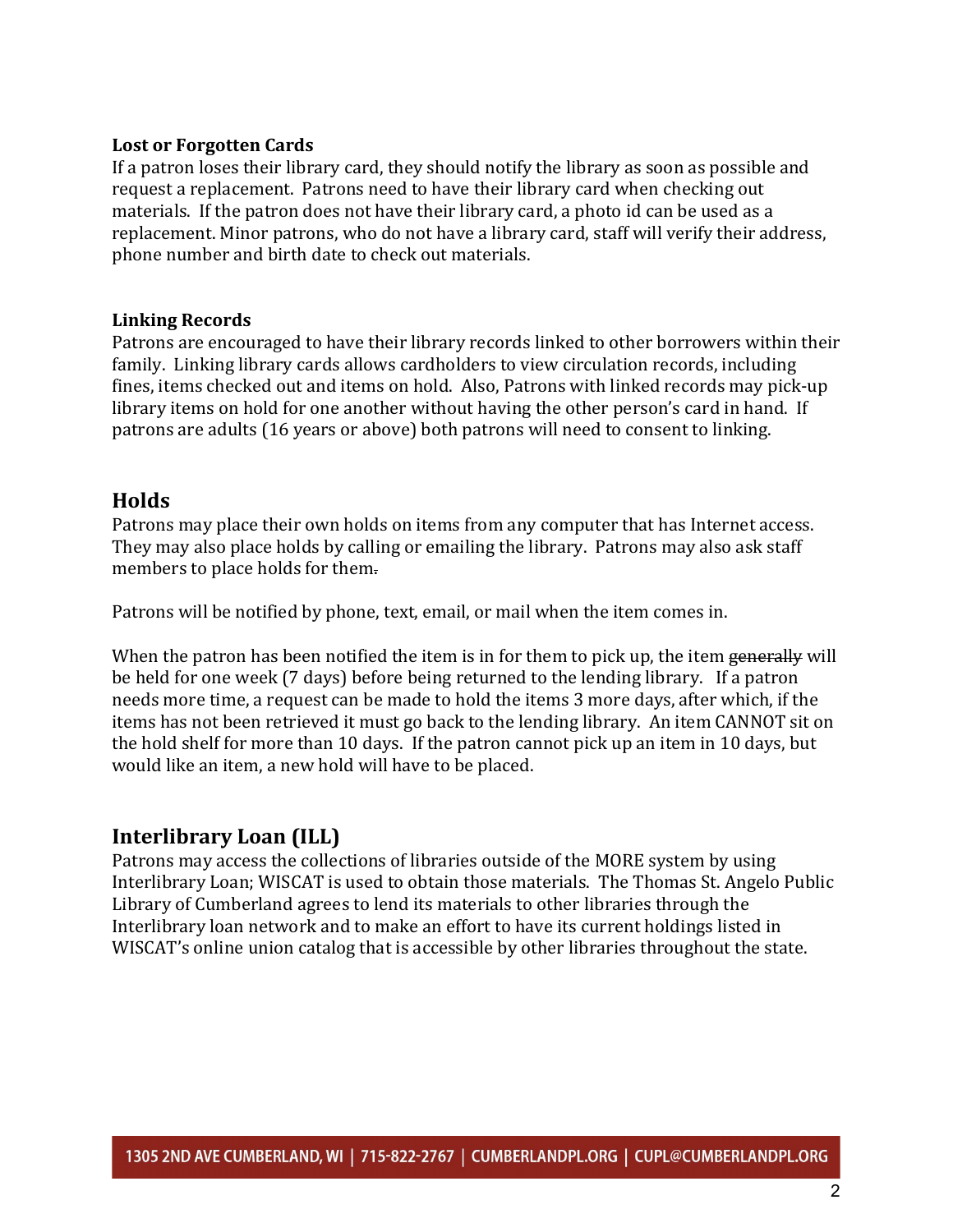## **Loan Periods**

| <b>MATERIAL</b>                                   | <b>LOAN</b><br><b>PERIOD</b> | <b>RENEWALS</b><br><b>AVAILABLE</b> | <b>DAILY</b><br><b>FINES</b> |
|---------------------------------------------------|------------------------------|-------------------------------------|------------------------------|
| New Fiction, New Non Fiction &<br>New Large Print | 14 days                      | Yes, twice                          |                              |
| Books/Wonder Books                                | 21 days                      | Yes, twice                          |                              |
| <b>DVDs</b>                                       | 7 days                       | Yes, twice                          |                              |
| Lucky Days DVDs                                   | 3 days                       | N <sub>o</sub>                      | S <sub>1.00</sub>            |
| Audio Books/Playaways                             | 21 days                      | Yes, twice                          |                              |
| Music CDs                                         | 21 days                      | Yes, twice                          |                              |
| Video Games                                       | 14 days                      | Yes, twice                          |                              |
| Wi-Fi Hotspots                                    | 14 days                      | No                                  | \$5.00                       |
| Magazines **                                      | 7 days                       | Yes, twice                          |                              |
| Equipment/Library of Things                       | 14 days                      | Yes, twice                          |                              |

*\*\*Current magazines do not check out*

An item will not be renewed if it is on hold for another patron.

Reference materials are not loaned out.

Items received from lending institutions outside of MORE may have a shorter loan period. The loan period is based on the loan period set by the lending institution.

Materials borrowed from other libraries fall under owning library's loan rules and fines.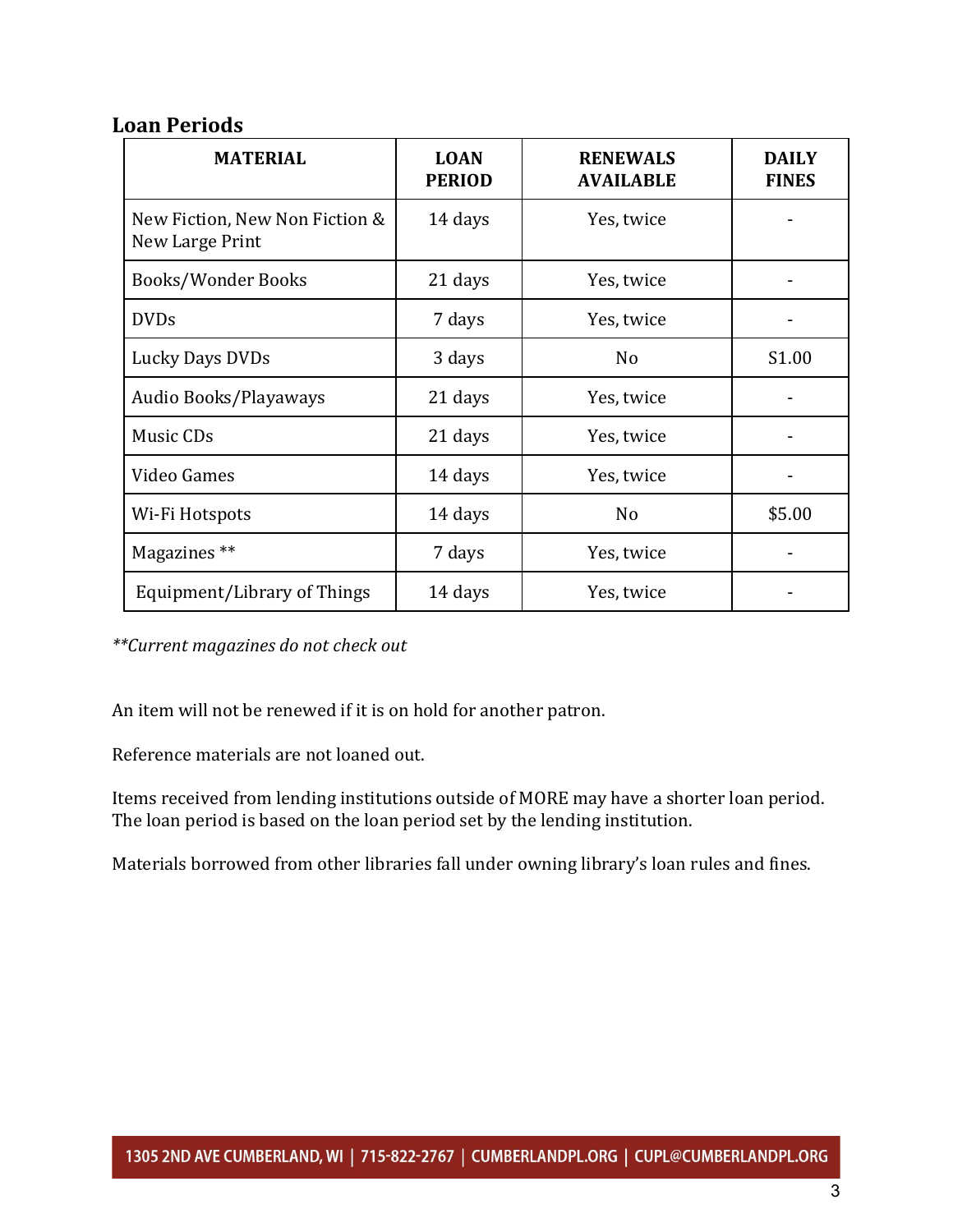# **Fines and Charges**

### **Overdue Material Policy**

People with overdue material will be notified twice by phone, email, or mail (once per week). After three weeks, a final (billing) notice will be sent giving the price of the material. After 60 days, if the material has not been returned, legal proceedings may be initiated against the borrower. Borrowers who abuse library privileges by not returning borrowed materials or damaging materials will be denied borrowing privileges until the materials are paid for or replaced.

### **Late Fees**

Patrons should be notified of any fines prior to checking out materials. Patrons with fines more than \$10.00 may not check materials out from the library or access the Internet from the library computers.

Fines can be paid at any MORE library, payments can be made in cash, check or online, depending on the MORE library. Fines may also be paid online through more.lib.wi.us from any computer with Internet access. The library will not accept donations as payment for fines.

### **Lost Materials**

Patrons will be encouraged to look for lost items for one extra renewal period. After that, the patron will have to pay for the item. In the event of a lost item being found, the patron may keep the item, if they chose. No money for lost payments will be returned to the patron.

If an item is from another MORE library, the patron may pay for the item at any of the MORE libraries. The library will forward the money to the library that owns the item. If a person is paying by check, it needs to be made out to the owning library.

If an item is from a lending institution outside of the MORE system, the lending institution will be contacted, and they will be asked to send a bill for the lost item. Cost of the lost item is based on the lending institution's policy. If a person is paying by check, it needs to be made out to the owning library.

### **Damaged Materials**

Library items should be returned in the condition in which they were checked out. If the item(s) are returned with damage that makes the item unusable (e.g. wet or stained from water or drink damage, chewed by a dog, etc.), the patron will be asked to pay the original cost of the item. If the item is returned with readable damage ( if a book is returned with minor damage but is still in good enough condition to stay in the library collection) the item will be marked as damaged but no fee will be charged to the patron.

If items are damaged to the extent determined by the library director that they are unsuitable for the collection, the responsible party must pay the replacement cost.